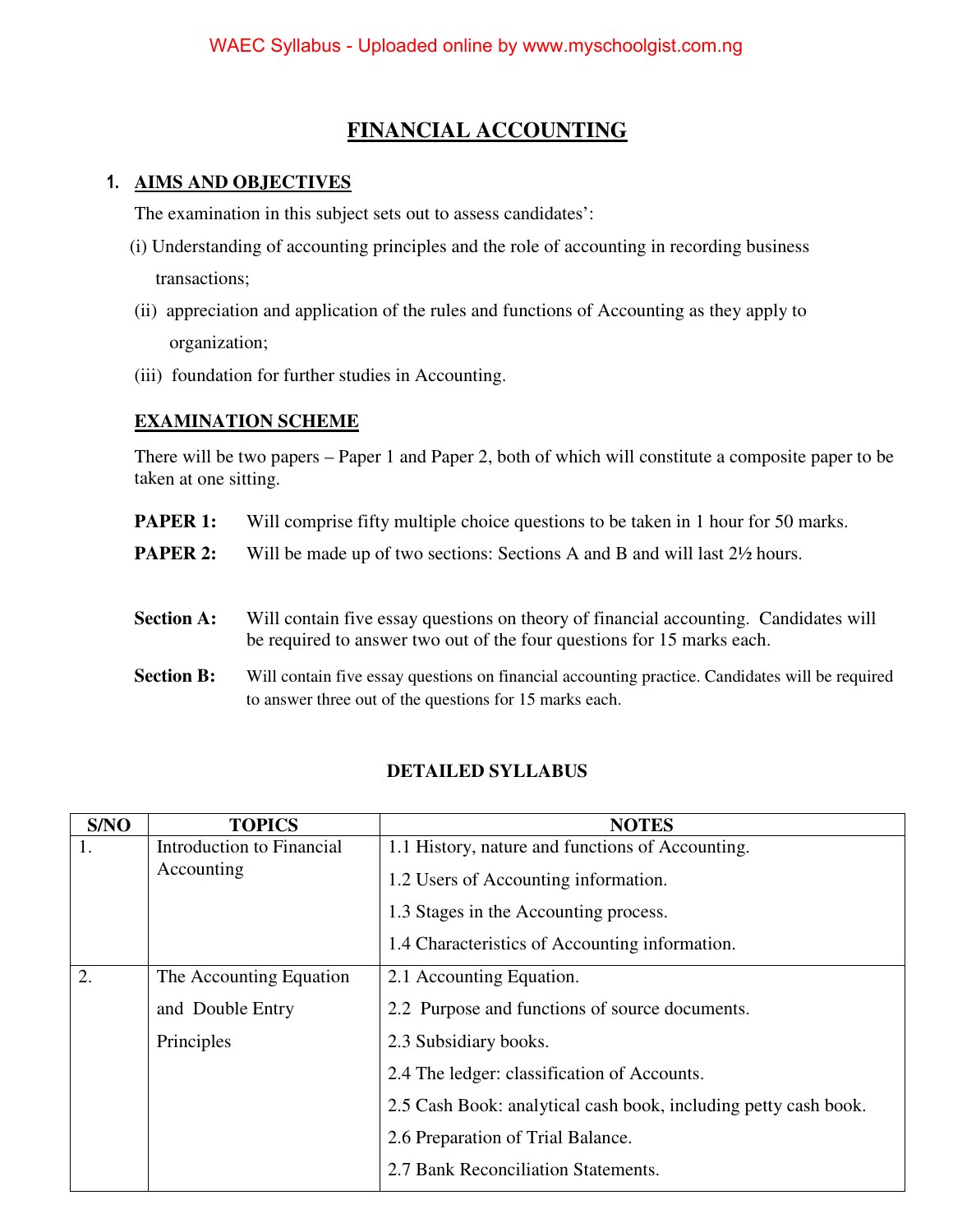## WAEC Syllabus - Uploaded online by www.myschoolgist.com.ng

|    |                               | 2.8 Correction of errors and Suspense Account.                      |  |  |  |
|----|-------------------------------|---------------------------------------------------------------------|--|--|--|
| 3. | <b>Accounting Concepts</b>    | 3.1 Meaning.                                                        |  |  |  |
|    |                               | 3.2 Types.                                                          |  |  |  |
|    |                               | 3.3 Significance.                                                   |  |  |  |
|    |                               | 3.4 Limitations.                                                    |  |  |  |
| 4. | The Final Accounts of a       | 4.1 Trading, profit and loss accounts/Income statement.             |  |  |  |
|    | Sole Trader/proprietorship    | 4.2 Balance sheet/statement of financial position.                  |  |  |  |
|    |                               | 4.3 Adjustments to final accounts.                                  |  |  |  |
| 5. | Provisions and Reserves       | 5.1 Provision for doubtful debts/Allowance for doubtful debts.      |  |  |  |
|    |                               | 5.2 Provision for discounts.                                        |  |  |  |
|    |                               | 5.3 Depreciation – concepts, reasons for recording and methods:     |  |  |  |
|    |                               | (i) straight line;                                                  |  |  |  |
|    |                               | (ii) reducing balance;                                              |  |  |  |
|    |                               | (iii) sum of the years digits;                                      |  |  |  |
|    |                               | (iv) revaluation.                                                   |  |  |  |
|    |                               | 5.4 Accounting for depreciation.                                    |  |  |  |
|    |                               | 5.5 Reserves – revenue and capital reserves.                        |  |  |  |
| 6. | <b>Manufacturing Accounts</b> | 6.1 Purpose of Manufacturing Accounts.                              |  |  |  |
|    |                               | 6.2 Cost classification in Manufacturing Accounts.                  |  |  |  |
|    |                               | 6.3 Preparation of final Accounts of Manufacturing concern.         |  |  |  |
| 7. | Control Accounts and Self-    | 7.1 Meaning and uses of control accounts                            |  |  |  |
|    | balancing Ledgers             | 7.2 Types:                                                          |  |  |  |
|    |                               | sales ledger control<br>(i)                                         |  |  |  |
|    |                               | (ii) purchases ledger control                                       |  |  |  |
|    |                               | 7.3 Preparation of Control Accounts                                 |  |  |  |
|    |                               | 7.4 Reconciliation of Control Accounts                              |  |  |  |
| 8. | Single Entry and Incomplete   | 8.1 Meaning and limitations                                         |  |  |  |
|    | Records                       | 8.2 Computation of profit or loss from opening and closing balance  |  |  |  |
|    |                               | sheets.                                                             |  |  |  |
|    |                               | 8.3 Conversion of singe entry to double entry.                      |  |  |  |
|    |                               | 8.4 Preparation of final accounts from a set of incomplete records. |  |  |  |
|    |                               | 8.5 Mark up and Margin                                              |  |  |  |
|    |                               |                                                                     |  |  |  |
| 9. | Accounts of Not-for-Profit    | 9.1 Meaning and terminologies.                                      |  |  |  |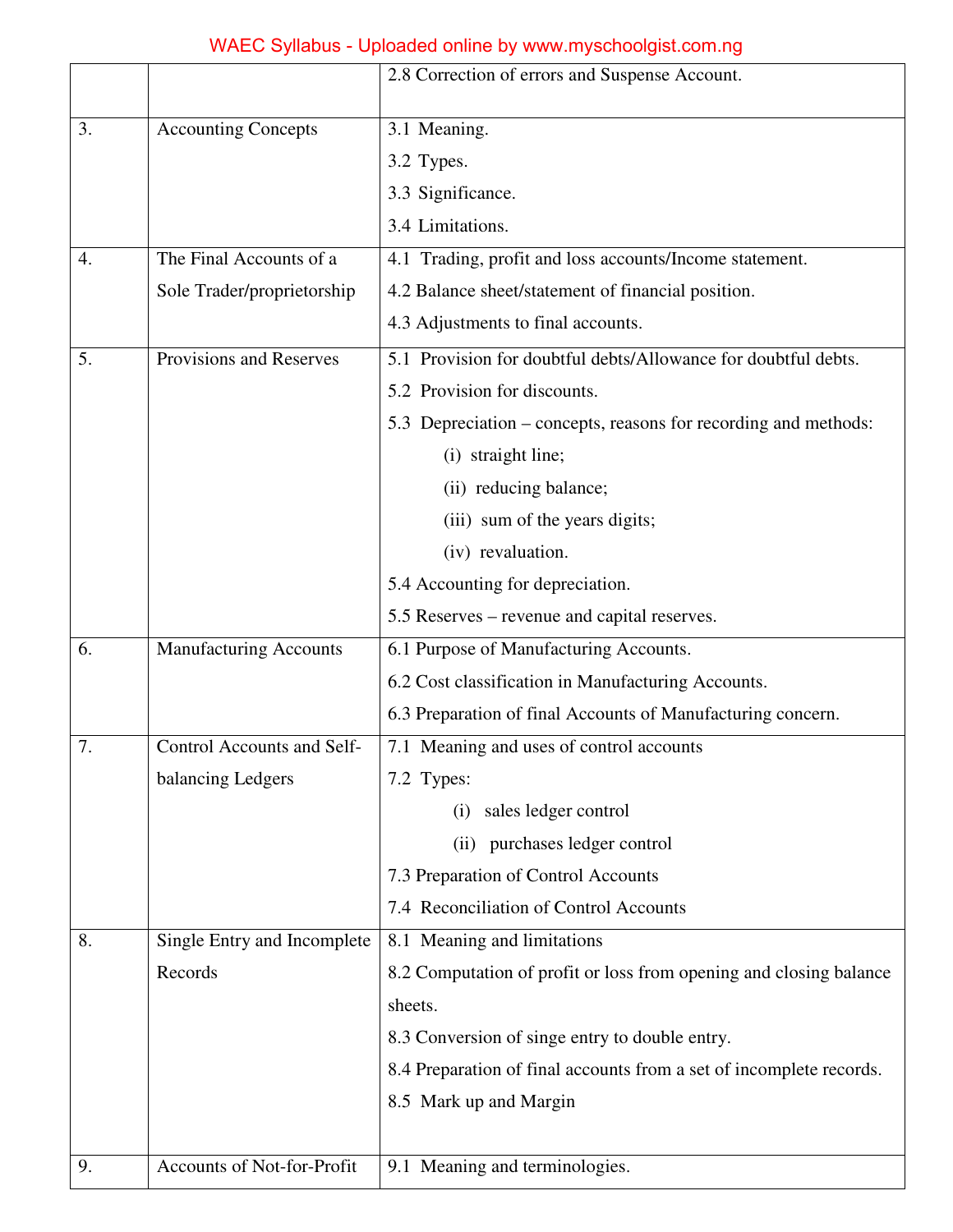# WAEC Syllabus - Uploaded online by www.myschoolgist.com.ng

| <b>Making Organizations</b>    |                             | 9.2 Receipts and payments accounts.                               |  |  |
|--------------------------------|-----------------------------|-------------------------------------------------------------------|--|--|
|                                |                             | 9.3 Subscriptions Account                                         |  |  |
|                                |                             | 9.4. Income and expenditure accounts.                             |  |  |
|                                |                             | 9.5 Accumulated fund.                                             |  |  |
|                                |                             | 9.6 Balance sheet.                                                |  |  |
|                                |                             | 9.7 Profit or loss from income generating activities.             |  |  |
| 10.<br>Partnership Accounts    |                             | 10.1 Nature and formation of partnership.                         |  |  |
|                                |                             | 10.2 Partnership agreements/Deed.                                 |  |  |
|                                |                             | 10.3 Profit and loss appropriation accounts.                      |  |  |
|                                |                             | 10.4 Partners capital account and balance sheet                   |  |  |
|                                |                             | 10.5 Admission of a new partner.                                  |  |  |
|                                |                             | 10.6 Treatment of goodwill and revaluation of assets              |  |  |
|                                |                             | 10.7 Dissolution of partnership (Questions will not be set on     |  |  |
|                                |                             | Garner V. Murray and piecemeal realization)                       |  |  |
| 11.<br><b>Company Accounts</b> |                             | 11.1 Nature and formation of a company.                           |  |  |
|                                |                             | 11.2 Types of companies and shares.                               |  |  |
|                                |                             | 11.3 Issue of shares.                                             |  |  |
|                                |                             | 11.4 Loan capital, debentures/loan notes and mortgages.           |  |  |
|                                |                             | 11.5 Final accounts of company for internal use only.             |  |  |
|                                |                             | 11.6 Interpretation of accounts using simple ratios.              |  |  |
|                                |                             | 11.7 Purchase of business account.                                |  |  |
|                                |                             | *11.8 Statement of Cash Flow (using direct and indirect methods). |  |  |
|                                |                             | <b>NOTE:</b> Separate questions may be set to meet statutory      |  |  |
|                                |                             | requirements of individual countries. Candidates' answers must    |  |  |
|                                |                             | meet statutory requirements of individual countries.              |  |  |
| $12.*$                         | <b>Accounting for Value</b> | 12.1 Purpose of VAT.                                              |  |  |
|                                | <b>Added Tax</b>            | 12.2 Characteristics of VAT.                                      |  |  |
|                                |                             | 12.3 Bases of computing input/output VAT.                         |  |  |
|                                |                             | 12.4 Preparation of VAT returns.                                  |  |  |
|                                |                             | 12.5 Exempt goods and services.                                   |  |  |
| 13.                            | Departmental and Branch     | 13.1 Meaning and importance                                       |  |  |
|                                | Accounts                    | 13.2 Differences between a department and branch.                 |  |  |
|                                |                             | 13.3 Preparation of departmental account.                         |  |  |
|                                |                             | 13.4 Preparation of Branch Account excluding foreign branches.    |  |  |
|                                |                             |                                                                   |  |  |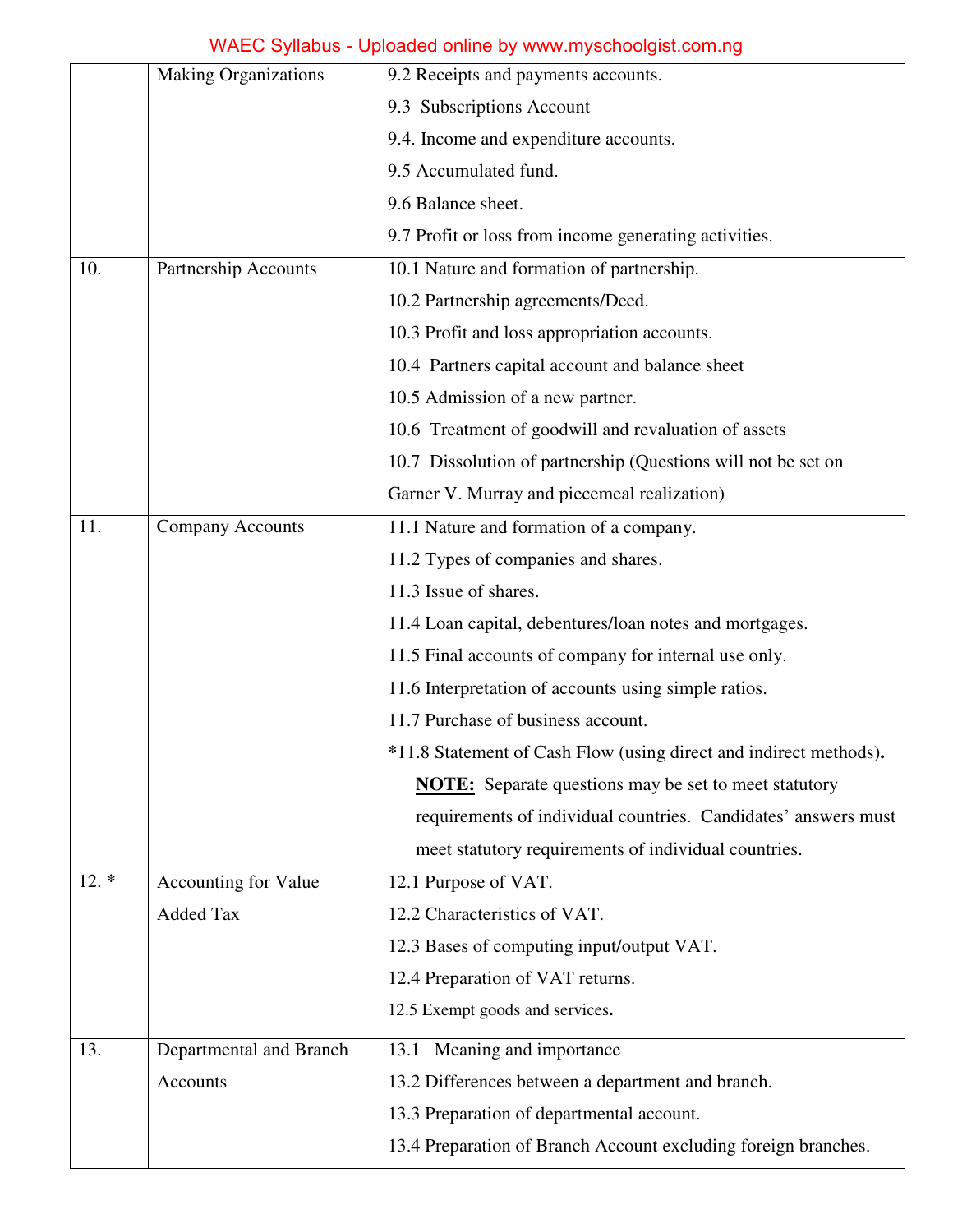|         |                                         | 13.5 Inter branch transactions.                                                                                                                                                                                                             |  |  |
|---------|-----------------------------------------|---------------------------------------------------------------------------------------------------------------------------------------------------------------------------------------------------------------------------------------------|--|--|
| 14.     | <b>Public Sector Accounting</b>         | 14.1 Meaning and difference between Public Sector and Private<br>Sector<br>Accounts.<br>14.2 Sources of public revenue.<br>14.3 Capital and recurrent expenditures.<br>14.4 Preparation of simple government accounts.                      |  |  |
| $15. *$ | Information Technology in<br>Accounting | 15.1 Manual and computerized Accounting Processing Systems.<br>15.2 Processes involved in data processing.<br>15.3 Computer Hardware and Software.<br>15.4 Merits and demerits of manual and computerized accounting<br>processing systems. |  |  |
| $16***$ | <b>Miscellaneous Accounts</b>           | 16.1 Meaning, introduction, terminologies and preparation of                                                                                                                                                                                |  |  |
|         |                                         | simple:                                                                                                                                                                                                                                     |  |  |
|         |                                         | (i) Joint Venture Accounts                                                                                                                                                                                                                  |  |  |
|         |                                         | (ii) Consignment Accounts                                                                                                                                                                                                                   |  |  |
|         |                                         | (iii) Contract Accounts                                                                                                                                                                                                                     |  |  |
|         |                                         | (iv) Hire Purchase Accounts                                                                                                                                                                                                                 |  |  |
| $17.**$ | Financial system                        | 17.1 Meaning and components.                                                                                                                                                                                                                |  |  |
|         |                                         | 17.2 Meaning, functions and features of:                                                                                                                                                                                                    |  |  |
|         |                                         | (i)<br>money market;                                                                                                                                                                                                                        |  |  |
|         |                                         | capital market;<br>(ii)                                                                                                                                                                                                                     |  |  |
|         |                                         | (iii) insurance market.                                                                                                                                                                                                                     |  |  |
|         |                                         | 17.3 Methods of raising funds from the capital market:                                                                                                                                                                                      |  |  |
|         |                                         | offer for sale;<br>(i)                                                                                                                                                                                                                      |  |  |
|         |                                         | (ii) offer for subscription;                                                                                                                                                                                                                |  |  |
|         |                                         | (iii) rights issue;                                                                                                                                                                                                                         |  |  |
|         |                                         | (iv) private placement;                                                                                                                                                                                                                     |  |  |
|         |                                         | 17.4 Requirements for accessing the capital market.                                                                                                                                                                                         |  |  |
|         |                                         | 17.5 Benefits of capital market to:                                                                                                                                                                                                         |  |  |
|         |                                         | investors;<br>(i)                                                                                                                                                                                                                           |  |  |
|         |                                         | (ii)<br>government;                                                                                                                                                                                                                         |  |  |
|         |                                         | economy;<br>(iii)                                                                                                                                                                                                                           |  |  |
|         |                                         | (iv) individual company;                                                                                                                                                                                                                    |  |  |
|         |                                         | 17.6 Types, features and reasons for regulation.                                                                                                                                                                                            |  |  |
|         |                                         |                                                                                                                                                                                                                                             |  |  |

## WAEC Syllabus - Uploaded online by www.myschoolgist.com.ng